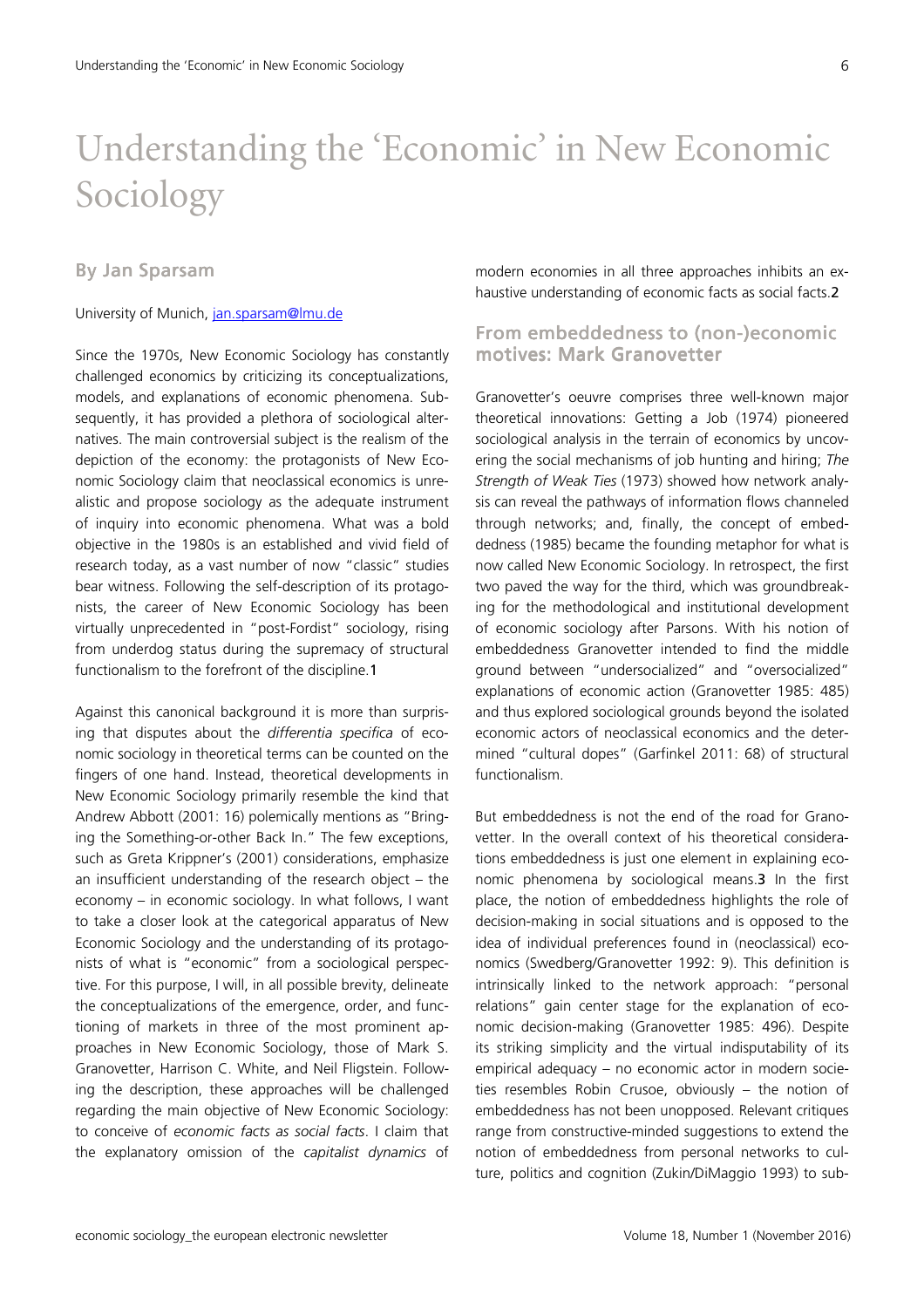stantial reservations about its implications. Greta Krippner, for example, argues: "The concept of embeddedness posits that the world of the market exists apart from society even as it attempts to overcome that divide" (2001: 798). This means that Granovetter's understanding of embeddedness does not fulfill the goal of conceptualizing economic facts as social facts because he does not tackle the entity "market" as conceptualized by economics at all, just its social constraints.

Because of these conceptual restrictions Granovetter extends his perspective, combining the idea of embeddedness with two other notions: the "social construction of economic institutions"4 and the distinction between "economic" and "non-economic motives" for economic action.5 Institutions demarcate the broader social and cultural context of empirical social networks, thus locating them at a more societal level (Granovetter 1990, 1991). One of his examples is the institution of ethnicity, which sets the normative boundaries for the possibility to participate in networks. Migrants often form their own economic networks with individual rules and thus create networkspecific opportunities for economic gains (Granovetter 1995).

Non-economic motives – the second notion Granovetter adds to his approach – denote the social reasons for economic decision-making. The open list for such reasons contains "social status, affiliation, sociability, approval, identity, and power" (Granovetter 1999: 160). According to Granovetter, these non-economic motives are part and parcel of the specific networks in which economic actors are embedded and thus decisive for taking economic action.

The crucial point now is Granovetter's engagement with *economic motives*. These motives are all such that have to do with economic goals. His examples are "profit maximization," "accumulation of economic resources" (1992b: 26), and "economic investment activity" (1992c: 257).6 Regarding the goal of New Economic Sociology – the conceptualization of economic facts as social facts – the reader would expect an elucidation of the role they play in networks and how they emerge from the overall institutional context. But this is not part of Granovetter's conceptualization. In fact, following his further elaborations, these economic motives seem to be completely separated from their social surroundings. In his words, they are pursued only "when context stands still or is well decoupled from action" (Granovetter 1999: 162). Properly speaking, economic motives in Granovetter's conception fall outside both the social context and the scope of his explanatory agenda. This is particularly puzzling because profit maximization, accumulation, and investment as generalized economic goals are clearly features of modern capitalist economies with a complex institutional background. Therefore, it is questionable to assume them to be pre-social motives that are altered or challenged only if embeddedness applies. Nevertheless, substantive economic motives are not within the range of the institutionally extended embeddedness approach.

#### See appendix, Figure 1

According to his numerous efforts to define the role of economic sociology, his ambition to draft "general principles, correct for all times and places" (Granovetter 1992a: 5) has, in his eyes, not been successful (Granovetter 1990: 106).7 This certainly has something to do with the missing explanation of substantive economic goals in the architecture of his theory. Ultimately, the only generality in modern economies are economic goals that are pursued whether non-economic motives are also present or not. But these goals are not part of Granovetter's understanding of social context and therefore fall through the cracks of his approach. He only offers the capability for descriptions of specific socio-economic constellations and the differences in their normative configurations. This capability is surely not to be underestimated, but its limitations are obvious: economic facts exist as objects out of reach for sociology.

## Markets as networks in the production economy: Harrison White

Harrison White, teacher of the Harvard pioneers of network analysis (Freeman 2004), has also developed an encompassing market sociology over the decades. It evolved from a simple market model (White 1981a) to a fullfledged theory of the modern production economy (White 2002). In between, White devised a distinct social theory (1992) that has been praised as one of the most promising propositions in contemporary sociology – notwithstanding its idiosyncratic character.8 The extensively reworked second edition (2008) incorporates what is now canonized as the "cultural turn" in network analysis (Knox et al. 2006). His market sociology, whether it is the thoroughly mathematized model or his culture-oriented deliberations, has to this date been received very selectively.9 Nevertheless, it is regarded as a milestone for New Economic Sociology.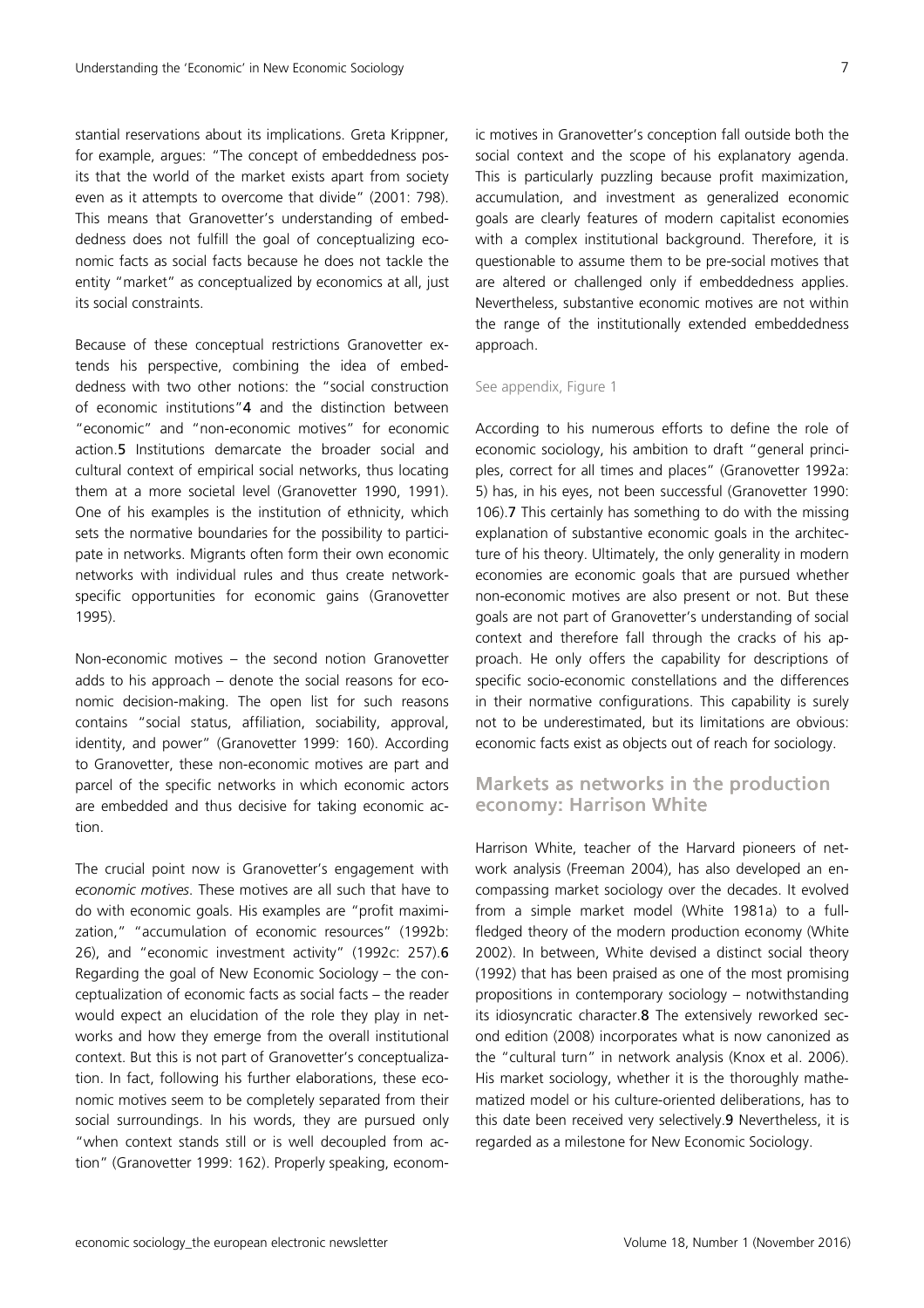By asking the question *Where do markets come from?* (1981a), White introduced the notion of production markets. This notion designates the infusion of sociological terms such as "mutual observation" and "interaction" into the abstract markets of neoclassical economics. Production markets are inhomogeneous oligopolies in which firms with substitutable but qualitatively differentiable products monitor the actions of their competitors. Decisions on production and market supply are ruled by a process of "signaling,"10 which means that firms competing in a market make their decisions on production volume in relation to their peers. According to White, this notion is more accurate for markets in industrial economies than the neoclassical exchange market comprising two individuals engaged in barter (White 1981b: 5).

Production markets bear on a quality-ranking, which makes it possible for buyers to distinguish the products and therefore the producers. While the producers' decision-making aims at "optimal volume" in respect of revenue (White 1981a: 518), the production market as a whole edges them into a "niche" (White 1981b: 15) of the quality-ranking which is reproduced by the decisions on the buyers' side (White 2002: 32; 2008: 83–84). The separate production functions of the firms participating in a production market align with the quality ordering in the respective market, which pushes the producers into a role that matches their market position. Production markets thus function as self-reproducing emergent social orders for producers and buyers with a market mechanism that is explicitly not rooted in supply and demand: "The existence and nature of a viable market schedule (terms of trade) depend on trade-offs between cost and valuation across variations in volume […] and quality […]" (White 1981b: 43).11

White's plain model has been criticized as a mere variation of economic models. Knorr Cetina rates it as "efficient market theory adapted to sociological concerns" (2004: 141).12 While the math is developed very neatly, the sociological aspects are introduced quite casually at times. White/Eccles, for example, establish mutual observation in production markets with a truism: "Everyone […] knows that buyers do discriminate among producers in ways summed up in quality" (1987: 984, emphasis added). Deducing decision-making entirely from observing their opponents is also a very stylized assumption that can be considered inadequate to the real-life complexity of the decision-making processes in firms. White merely gives a hint that the parameters of his model are selected "in conformity with perceptions and practices of participants in the business world" (White 2002: 236), but this claim is not backed up by any sort of empirical evidence. Summed up, White's market model seems to be a partially "sociologized" version of the market model in neoclassical economics. Presumably, it fits more the needs of economics than of sociology. At least, it does not transcend the scope of inquiry economics exhibits.

But there is more to White's market sociology than this model.13 As a part of his social theory, production markets are conceived as an instance of a "discipline" – a social form of coordination – namely as an "interface". Disciplines can be understood as "valuation orders" or "status orders," with interfaces being based on the valuation of quality (White 2008: 63–64). Production markets as interfaces, however, are part of a larger societal system comprising a plethora of coordination forms and kinds of networks, interwoven with institutions, "stories", and "styles."14 According to the culturally reframed variant of White's network approach, the entanglements of social structure and culture play a major part in delivering explanations for the occurrences on markets.

But to take a step back to the notion of interface, the valuation of quality is introduced as an in-built feature of the coordination form itself, not as an aspect of larger structural formations or culture. Explaining the elementary modes of action of producers and buyers in production markets is done by defining the form of the interface. Culture enters these markets as "stories" after the fact (White 2008: 230). Stories just ensure that signaling can be processed. The content of stories is not germane for the inner workings of production markets themselves. The whole formation of market interaction is assigned to its shape as interface, a priori. So, where do markets come from? Apparently, they emerge as incarnations of a universal structure of human coordination. From a critical perspective, this explanation can be seen as rather reifying and tautological. Even the aspect of profit-making is established as self-evident, but astonishingly in an individualistic manner: "W [worth] *must* be greater than C [costs], since *each producer separately insists* on its revenue exceeding its costs" (White 2002: 67, emphasis added). But why this insistence on profit that is so central for producers in modern economies if it is not nascent in the form of coordination? This matter remains untouched. White simply explains the momentum of modern economies – capitalist accumulation in market competition – as a mixture of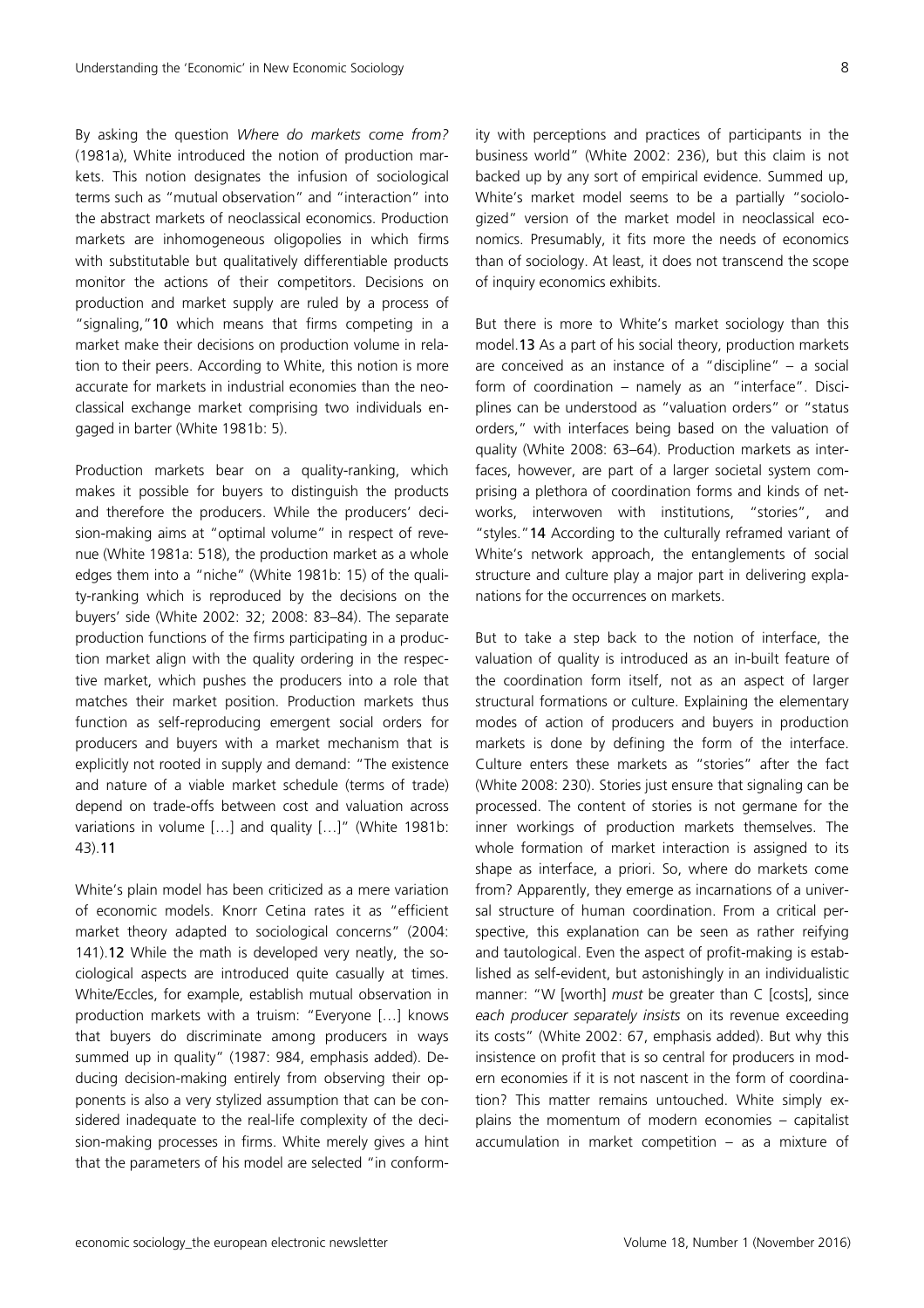social universals and personalized matters with cultural aspects of economic formations as epiphenomena.15

This reification is pushed even further regarding White's notion of markets as "integral actors" (2002: 206) or as a "new level of actor" (2008: 74). According to White, every market develops a "life of its own" (2002: 200). Production markets thus have the ability to "transmute" individual valuations into quantities measurable in money (White 2002: 205). In other words, White supposes that these production markets establish the general commensurability of the value of commodities. Using a notion of Simmel (2011: 84), production markets as actors have the power to perform "real abstractions":16 they unify subjective – and hardly measurable – valuations into prices and hereby create both the quantitative order of modern economies and economic courses of action. But how does White explain the emergence of production markets as autonomous actors in the first place? He simply assumes their mode of existence as a kind of congruence of experience and ontology: "The point is that the patterns of action, in some contexts, come to be interpretable as, and taken as, emanating from actors on a second level" (White 2002: 204, emphasis added). This statement invokes the understanding that if economic actors experience markets as self-generated entities with supra-individual characteristics – simply put: the systemic features of modern economies – it must be their nature. Accordingly, the commensurability of commodities that already exists in the form of prices in modern markets must be established by these markets as integral actors. But White gives no sociological account of how this is possible.17 In his conceptualization the production market thus becomes the *deus ex machina* of market economies. Like automatons, they facilitate the contingencies of social life into (ac)countable economic worlds. It is challengeable whether White's theory of production markets can sufficiently explain the emergence of modern economies, because economic facts are captured in purely functional – actually mechanical – terms and objectified as a universal property of the forms of human existence.18

## Markets as fields: Neil Fligstein

The sociological branch of new institutionalism in New Economic Sociology is best represented by the work of Neil Fligstein. Recently he co-developed a distinctive version of a theory of fields on a more general level with Doug McAdam (Fligstein/McAdam 2012). Concerning empirical economic sociology, he is famous mainly for his historical contributions to the analysis of management under the

shareholder value regime (Fligstein/Shin 2007), as well as for his analyses of changing management paradigms in American economic history (Fligstein 1993). But Fligstein also made a "systematic attempt to characterize the social relations within markets generally" (2002: 14), which will be examined here. This attempt is mainly fleshed out in his book *The Architecture of Markets* (Fligstein 2002), which succeeded his earlier, more historical work on the development of US markets in the post-war era (Fligstein 1993).

Most intriguingly, Fligstein's market sociology embarks on the elaboration of an action theory.19 His starting point is that profit maximization as the main goal of economic actors is unrealistic, because social phenomena such as institutions and cooperation cannot be explained as the outcomes of atomistic profit maximization (Fligstein 2001: 106; 1993: 299–300). Therefore, Fligstein proposes "effectiveness" as the goal of economic actions, which means that firms aim to secure their survival in markets (2002: 11). By analogy to maximizing man in rational choice theory, we are, in this instance, dealing with a *safeguarding man* instead: "the central goal of managers in the past hundred years has been to make sure their firms survived" (Fligstein 1993: 5). From this perspective, efficiency appears to be the contingent result of effectiveness, not the other way around.20

Fligstein's action theory is the starting point for his conceptualization of markets as fields. The basic mechanisms of these fields can be outlined as follows: Markets are characterized as "structured exchange" (Fligstein 2002: 30), a stable relationship between a limited number of participants in the same market. Similar to White's conception, Fligstein assumes that competing firms watch each other very closely. But the crucial point in his approach is that they "choose a course of action depending on what their competitors do" (Fligstein 1993: 33). The reference point usually is the most powerful firm in the respective market which is believed to have the greatest leverage to force its strategy through. If a certain set of strategies can be established social order is secured in the respective market. As Fligstein suggests, this is a process that is not nearly harmonious, but dominated by acts of power and politics (Fligstein 2002: 69). The next crucial point is that Fligstein understands the setting of entrepreneurial strategies as a process of institutionalization. In his view, the establishment of institutions as "cultural constructions" in markets denotes the "coexist[ence] under a set of understandings about what makes one set of organizations dominant" (Fligstein 2002: 68). The most important levers for deploy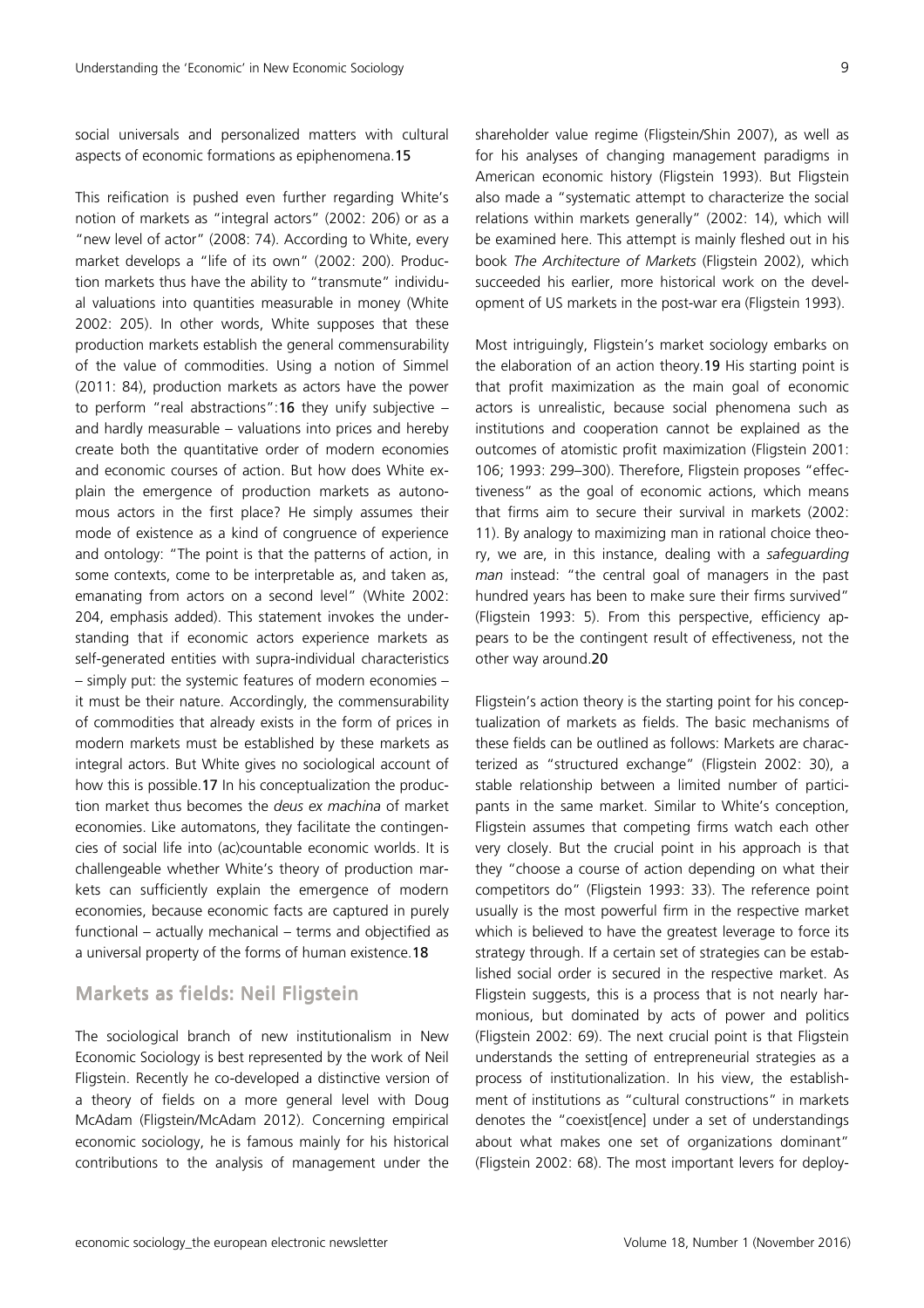ing such constructions are "conceptions of control". They are defined as "corporate culture" (Fligstein 1996: 659), "interpretive frames" (Fligstein 2002: 69), or, more precisely, as "simultaneously a worldview that allows actors to interpret the actions of others and a reflection of how the market is structured" (Fligstein 1997: 9). Conceptions of control can be effective only if they are sanctioned by the state. Therefore, every market as a field intersects with economic "policy domains" (Fligstein 2002: 39), the field of activity of actors concerned with legislation that influences markets directly. Big firms are prone to act directly in such policy domains (Fligstein 1987: 45).

Fligstein's market sociology has also evoked some criticisms. Their main point is that it is not yet clear if profit can really be ruled out as the goal of entrepreneurial action.21 Fligstein later clarified that in his view it can be taken for granted "that the actors who control corporations are all interested in generating profits" (Fligstein 2002: 124). Moreover, he does not challenge that entrepreneurial activity generally aims at "what works to make money" (Fligstein 2002: 119). As such, Fligstein's notion of profit maximization is defined in the strict sense of neoclassical economics: the regime of supply and demand leading to market equilibrium. This does not rule out profit orientation as the main goal of entrepreneurial action at all. In Fligstein's opinion, sharpened by his historical studies of stabilization attempts in US markets in the previous century (1993), direct and unregulated competition just has not been the best strategy for the survival of firms. Firms thus could not rely on the price mechanism and have sought more stable forms of profit-making. Therefore, stabilizing the market as a profitable management strategy is the outcome of the path-dependency of market regulation in the past hundred years. But, after all, stabilizing economic action is accomplished for the purpose of generating profits: "Efficiency can be defined as the conception of control that produces the relatively higher likelihood of growth and profits for firms given the existing set of social, political, and economic circumstances" (Fligstein 1993: 295).

Seen from this angle, we are, however, confronted with an unexplained and untheorized meta-goal of effective action in markets as fields: profit-making. Fligstein's whole elaboration on effective action through conceptions of control in markets is eventually derived from capitalist firms accumulating capital. Therefore, profit-making is simply presupposed as an exogenous condition of economic action in modern economies, but not as the objective of sociological analysis.22 It simply appears as an end in itself. How this end in itself has – despite specific features of certain markets and nationally and historically diversified conceptions of control – evolved as a market-spanning characteristic of modern economies and main driver of effective market action remains unacknowledged. Regarding the conceptualization of economic facts as social facts this appears to be a major omission.

#### See appendix, Figure 2

One could argue that this simply is outside the scope of Fligstein's market sociology but the omission of profitmaking also shows up problematically in his explanations of the reasons why market participants devote themselves to conceptions of control. This renders his whole concept challengeable. After all, isn't superiority in the market and not the evasion of competition the actual goal of firms (Huffschmid 1992: 192)? Admittedly, this becomes apparent only if competition is not reduced to market action (supply and demand) alone but revealed in production as well. From the angle of production, the adaption of conceptions of control can be thought of as "coercive isomorphism" (DiMaggio/Powell 1991: 67–69): the survival of firms in markets is possible (and not even guaranteed) only if they can keep up with the profit rates of their competitors. But the conceptual problems of Fligstein's approach run even deeper. One might even ask, in the first place, whether there is a hidden tautology in his conceptualization of economic action: markets are stable if profit can be realized in the long run, which in return has a stabilizing effect on markets. This tautology is just not visible if profitable action is strictly redefined as a strategy for survival. Eventually, profit is accepted as the primordial aspect of entrepreneurial action and simultaneously as a byproduct of stabilization attempts. Subsequently, profit just vanishes from Fligstein's approach as an explanatory factor. This is paradigmatically visible in his discussion of price. In Fligstein's perspective, the survival of firms is possible only if they obtain prices "at which their organization survives" (2002: 18). He does not inform the reader about the assessment basis of such prices. Therefore, this notion conceals the composition of entrepreneurial profit in modern economies: cost coverage and average profit (Fiehler 2000: 154). Prices at which the firm can survive must – at least in the long run – contain average profit. Capitalist firms cannot live from cost coverage alone. The origin of profit simply cannot be addressed by Fligstein's market sociology because he does not give any hints how and to what extent – if at all – profit is realized at prices at which firms survive.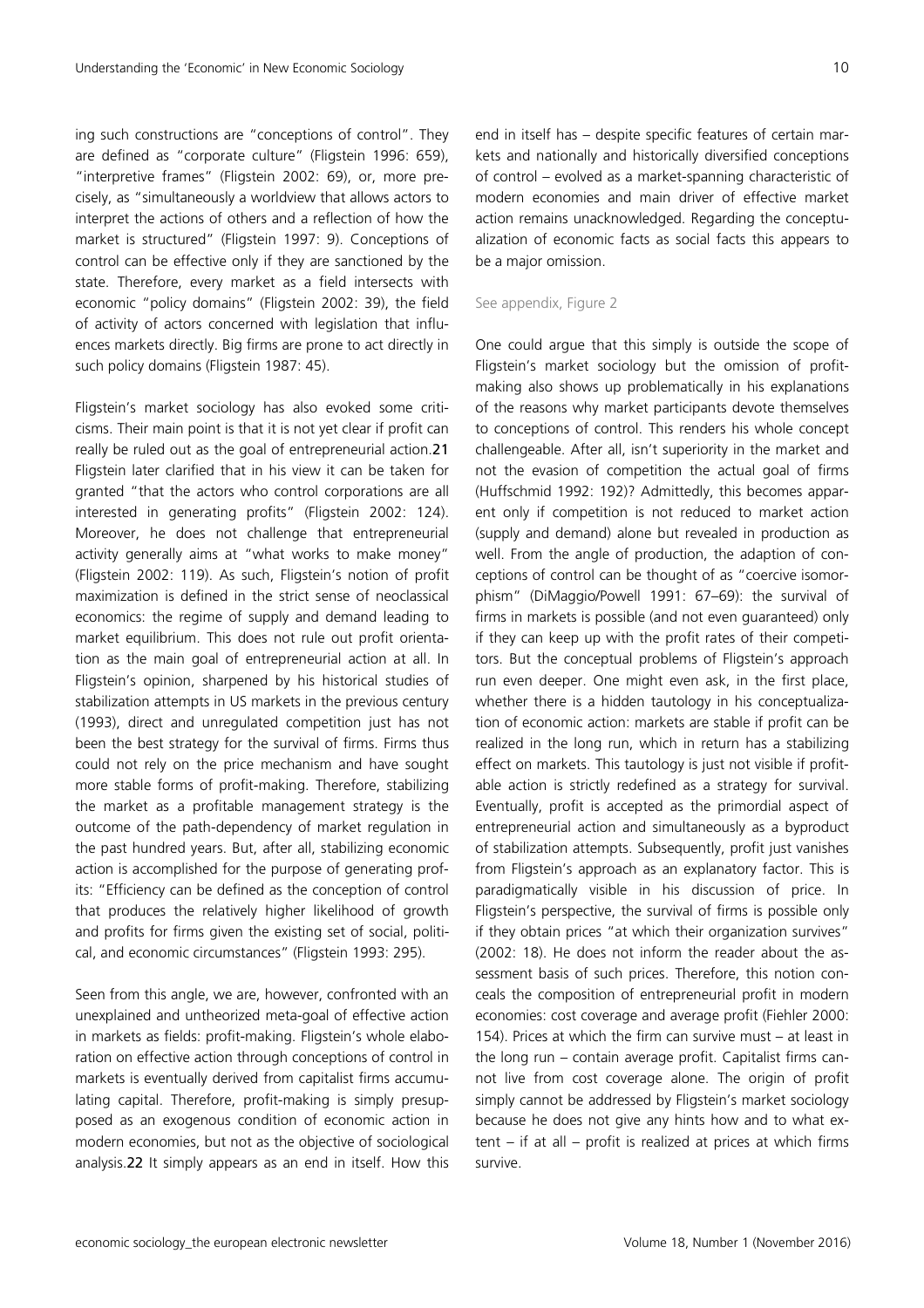# **Conclusion**

Does New Economic Sociology fulfill its goal of conceiving of economic facts as social facts? Against the background of the reconstruction of three of its main advocates, who have developed distinctive theoretical approaches, it is hard to answer this question positively. How can we boil the individual problems of the approaches down to the essence? Instead of proclaiming the addition of missing contextual conditions of the social world that have to be "brought back in," the critique has to be accentuated differently: It is rather the disregard of market-spanning – or in the words of the three economic sociologists dealt with in this article, the network-, interface-, or fieldspanning – economic conditions that give rises to explanatory deficits, analytical blank spots, and the eventual failure of the approaches to accomplish their mission. This is also what renders them inadequate regarding the explanation of the causes of economic action and the modes of operation of modern economies. More precisely, there is no engagement with those causes that induce economic actors to behave as is generally the case in capitalist economies: as buyers, producers, laborer, investor and so on. Furthermore, the modes of operation that form the nonintentional substructure of these dispositions of economic action are untheorized: profit orientation, (re-)investment, money (as the incarnation of wealth), property relations, and competition. After all, all these aspects, which must be mentioned if one wants to make sense of economic action in modern societies, are simply presumed. Subsequently, they are not directly addressed as research objects for economic sociology. Summing up, it seems that the failure to conceive economic facts as social facts in New Economic Sociology is ultimately grounded in the fact that it is currently analytically unprepared for inquiry into the specifics of capitalist economies. How can economic sociology face this deficit?

In my opinion, part of the problem is the detachment of subjects in New Economic Sociology in combination with the centrality of market sociology. Conducting economic sociology as "the economic sociology of  $x'' -$  with x being convertible into markets, money, consumption, finance and so on – proliferates the conceptual isolation of topics and leads to a cognitive fragmentation of the subject area. This fragmentation is governed by the treatment of the market as pars pro toto for the inner workings of the economy. In a quite puzzling way, even the notion of production markets in White's and Fligstein's approaches contains no specification of production at all. As far as I can see, market sociology still applies as the domain in which generalizations about the economy and methodological standards for the sociological treatment of economic phenomena are authored. These generalizations and standards subsequently are seized on in the other branches of economic sociology. This is not unlike the significance of "the market" and microeconomics in neoclassical economics: In a first step, the main analytical object is determined as "market" (the circulation of goods and services) which, in economic reality, is only a segment of economic life in modern societies.23 Nevertheless, this segment is absolutized: economic interaction is identified as market interaction and the economy is conflated to a system of interconnecting markets. This general understanding of the economy subsequently underlies every specific inquiry – with all the problems that its analytically limited object range entails.

Overcoming this fragmentation and the reification of "the market" that sociologists still seem to have internalized due to the dominance of neoclassical economics, which provides the basic framework for our worldview of the economy, should be the first step towards an economic sociology that is sensitive to capitalist dynamics. This does not entail the abandonment of New Economic Sociology and its plethora of insights at all. Two of its strong points can be built upon: the ability to identify economic phenomena in the first place and analytical integration. It should not be a problem to display the same analytical sensibility for identifying general market-spanning economic phenomena as it does with the local social, cultural, and political aspects. After all, voices demanding a focus not only on the varieties, but also the commonalities of capitalism are getting louder (Streeck 2011). Empirical considerations of general dynamics in capitalist societies, for example, have tentatively been delivered by Sewell (2008), who identifies accumulation and expansion as their main characteristics. A further attempt has been made by Beckert (2013), who claims that the management of expectations is the main driver of economic action in the face of the systemic conditions of the need to be creative, credit financing, commodification, and competition.24 A third conceptualization is offered by Deutschmann (2001), who suggests that we understand the permanent reinstitutionalization of economic strategies as a process driven by the promise of "absolute wealth" incorporated in modern money. Nevertheless, these are only occasional contributions. But similar inquiries have the potential to be integrated with the ones generated by New Economic Sociology. For example, a paramount question for an eco-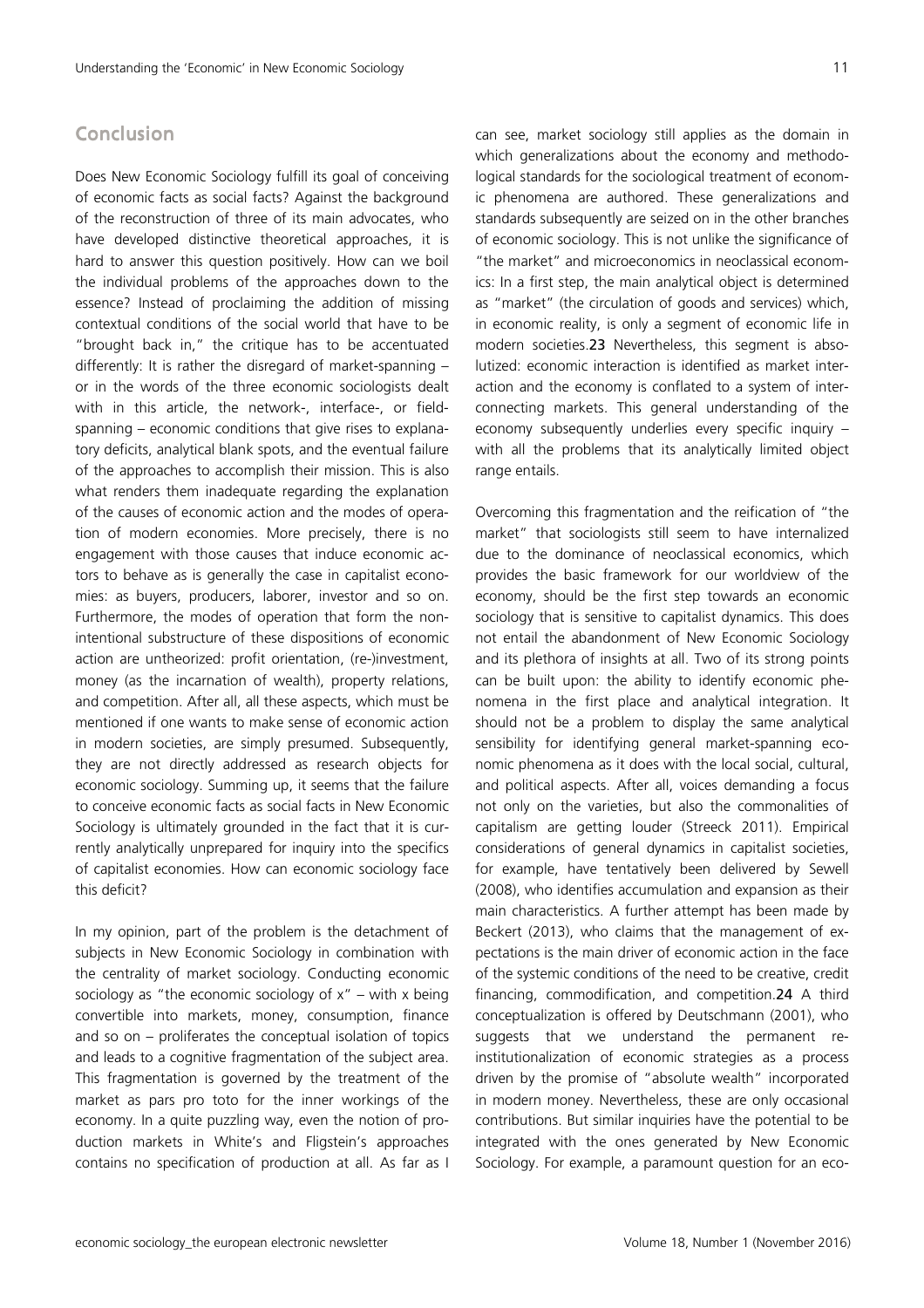nomic sociology that is sensitive to capitalist dynamics should be the following: How can we bring together the many (inter-)subjective meanings of money (Zelizer 1995) with its general synthesizing virtue in modern societies? Another topic would be how different kinds of embeddedness and local strategies of economic action, notwithstanding its varieties, contribute to the constitution and reproduction of the global systemic aspects of capitalism. These and further questions guiding an economic sociology of capitalism still have to be cultivated in the first place.

*Jan Sparsam is a postdoctoral researcher in the "Social Development and Structures" department at the Ludwig Maximilian University Munich, where he is currently working on the BMBF-funded research project "From Modeling to Governance: The Influence of Economics on the Political Regulation of Financial Markets by Central Banks"* 

http://www.ls2.soziologie.uni-

#### muenchen.de/forschung/influence-of-

economics/index.html *. He recently co-published a paper on the empirical limits of the performativity approach using the example of the ambivalence in German policy-making concerning the implementation of "Keynesian" economics*  http://www.palgrave.com/kr/book/9781137492104 *and a volume that gathers young scholars working in the field of sociology of economics* 

http://www.springer.com/de/book/9783658104276 *.* 

#### **Endnotes**

1This narrative was recently refuted by Daoud/Kohl (2016) who show that economic topics in sociological journals archived by JSTOR have been incrementally in decline relative to other topics since the classical period of sociology.

2The following remarks are based on a thorough reconstruction I developed in my book *Wirtschaft in der New Economic Sociology* [The Economic in New Economic Sociology] (2015a), in which German-speaking readers can get a more detailed impression of the argument. A synopsis (also in German) can be found in Sparsam (2015c). My reconstruction is limited to strictly sociological approaches labeled "new economic sociology" or "market sociology" in US discourse, namely Social Network Analysis and New Institutionalism in Organizational Sociology. Both approaches are the common denominator when it comes to identifying the historical core-theories of new economic sociology (cf. Swedberg 2003; Fourcade 2007; and recently Fligstein/Dioun 2015). Within these core theories, Granovetter, White and Fligstein have provided the most elaborated and systematically developed theories of economic phenomena. My critique is strictly immanent, I only review whether the theories live up to their own ambitions and do

not demand that they fulfill any goal they do not posit themselves. Since economic sociology has opened up to other sociological theories in the past decade, especially by embracing European sociology, further examination of this problem is necessary. For a discussion of Callon's performativity thesis in comparison with White's approach see Sparsam (2015b).

3Unfortunately, Granovetter has still not finished his long-planned book Society and Economy

(https://sociology.stanford.edu/people/mark-granovetter ) and his thoughts remain scattered over a large number of articles.

4Mainly developed in Granovetter (1990, 1991, 1992a).

5See especially Granovetter (1991, 1992b).

**6**It is of vital importance to emphasize the substantive character of these goals. This substantive notion is contrasted with the formal definition of economic action that can be found in Granovetter (1992b: 32–33): drawing on Robbins (1945) and Weber (1978), Granovetter defines economic action as formal rational action not unlike rational choice theory. In this sense, both economic and non-economic goals can be pursued economically (read: "rationally"; Granovetter 1992c: 234).

7Contrary to Maurer's/Mikl-Horke's assumption that Granovetter does not want to develop a general theory, there are many passages in his papers in which he emphasizes exactly this intention; see especially Granovetter (1990: 106, 1991: 77)

8Because of his unconventional way of writing, reading White can feel like learning sociology from the bottom up again, especially for the non-native speaker.

9See especially the work of Mützel (2009) and White's insightful communication with the proponents of *Économie des conventions* (Favereau/Lazega 2002).

10Originating from the work of the economist A. Michael Spence (1973) honored with the Nobel Memorial Prize.

11Hence, White discards the expression "supply equals demand" as an "aggregate tautology" (White 1981b: 45).

12See also Rojas (2006).

13I will concentrate on White's social-theoretical deliberations; for the extensive technical unfolding of the model see White (2002).

14For a full assessment of these categories see White (2008) and for a recommended overview White/Godart (2007).

15This is true even though White identifies a possible match of quality orderings in production markets and modern "business discourse" entailing an "invidious idiom of quality" (2002: 300– 301) because, logically, business discourse enters ready-made production markets from the outside. Therefore, Erikson's (2013) assumption that White's relationalism is diametrically opposed to formalist network theory is questionable, too. In my opinion it is a proto-functionalist amalgamation of formalist and cultural aspects.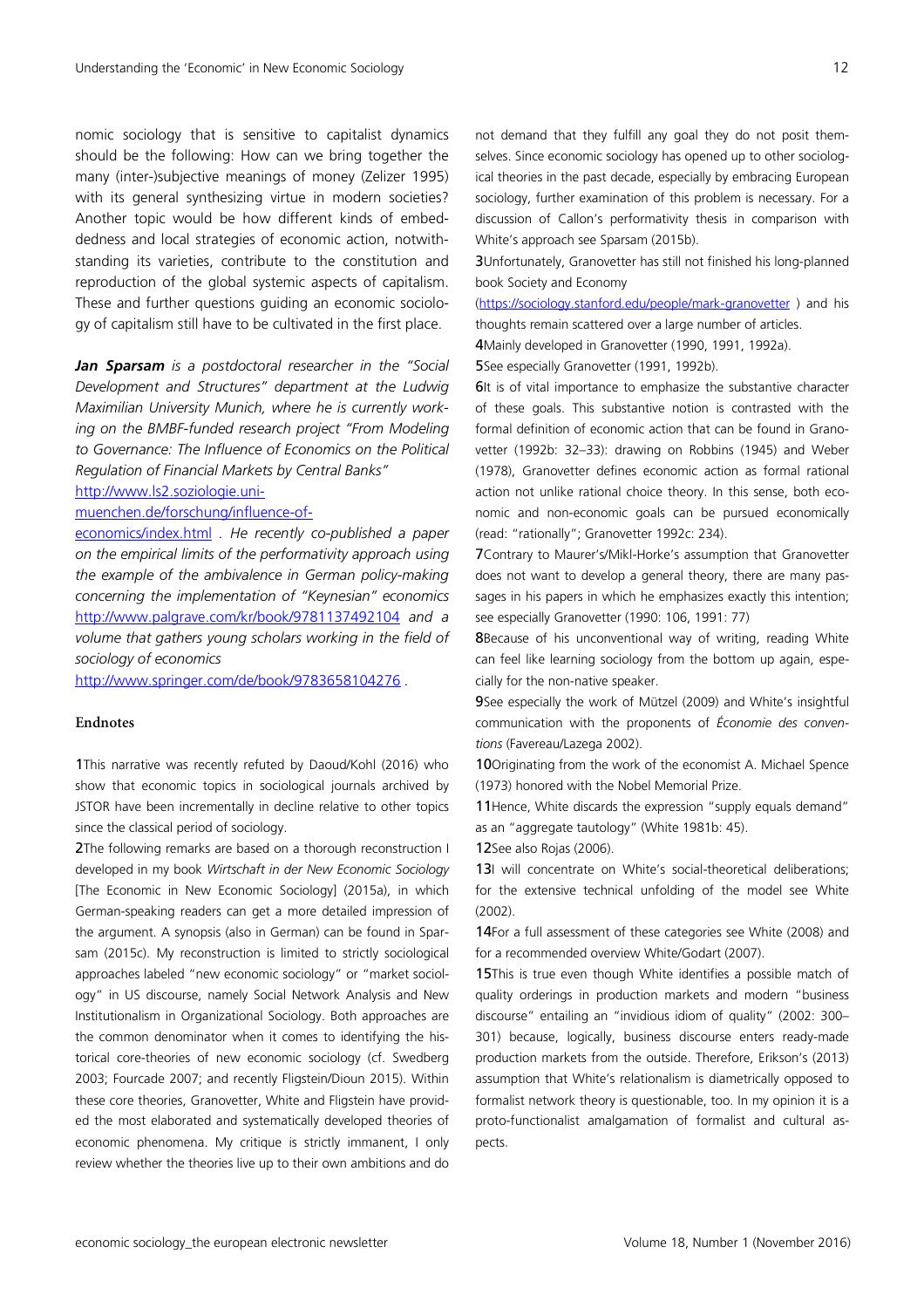16Simmel originally assigned the power of real abstraction to money.

17He solely draws tentative analogies to the linguistics of Michael Silverstein (White 2002: 309–310).

18This is mirrored by the science-orientated and technical metaphors White uses to describe production markets, such as markets as "molecules" (2002: 7), "transducer mechanisms" (1993: 224) or "aggregators" (1982: 12). Stories are even described as "gears" (White 2008: 83).

19A sociological alternative to action theory in economics has been called one of the most pressing desiderata in new economic sociology (Beckert 2006: 162).

20For an anthropological foundation of this action theory see Fligstein/McAdam (2012).

21See Scott (1995: 120) and Donaldson (1995: 95–96) aiming at Fligstein's *The Transformation of Corporate Control* (1993).

22To put it in perspective: Fligstein only mentions profit-making as a side-issue; it is by no means part of his action- or fieldtheoretical deliberations: "[T]he issue is not that managers seek out profit, but how they do so" (Fligstein 2002: 227).

23That markets are empirically very diverse arrangements that cannot be reduced to rational action alone (Dobbin 1999) is not at issue here.

24In my opinion, Beckert's approach suffers from similar problems to the ones discussed above. For a critical assessment of his conceptualization of capitalism see Sparsam (2015a: 259–261).

#### **References**

Abbott, Andrew, 2001: *Chaos of Disciplines.* Chicago/London: University of Chicago Press.

Beckert, Jens, 2002: Interpenetration versus Embeddedness: The Premature Dismissal of Talcott Parsons in the New Economic Sociology. In: *The American Journal of Economics and Sociology 65(1)*, 161–188.

Beckert, Jens, 2013: Capitalism as a System of Expectations: Toward a Sociological Microfoundation of Political Economy. In: *Politics and Society 41(3)*, 323–350.

Daoud, Adel/Sebastian Kohl, 2016: How Much Do Sociologists Write about Economic Topics? Using Big Data to Test Some Conventional Views in Economic Sociology. In: *MPIfG Discussion Paper 16/7*.

Deutschmann, Christoph, 2001: *Die Verheißung des absoluten Reichtums. Zur religiösen Natur des Kapitalismus.* Frankfurt/New York: Campus.

DiMaggio, Paul J./Walter W. Powell, 1991: The Iron Cage Revisited: Institutional Isomorphism and Collective Rationality in Organizational Fields. In: Walter W. Powell/Paul J. DiMaggio (eds):

*The New Institutionalism in Organizational Analysis.* Chicago: University of Chicago Press, 63–82.

Dobbin, Frank, 1999: A Market Is a Market Is a Market?: Institutional Conditions for the Construction of Market Mechanisms. In: *BISS public. Beiträge zur sozialwissenschaftlichen Diskussion 27, I/1999*, 53–72.

Donaldson, Lex, 1995: *American Anti-Management Theories of Organization. A Critique of Paradigm Proliferation.* Cambridge: Cambridge University Press.

Erikson, Emily, 2013: Formalist and Relationalist Theory in Social Network Analysis. In: *Sociological Theory 31(3)*, 219–242.

Faverau, Olivier/Emmanuel Lazega, (eds), 2002: Conventions and Structures in Economic Organization. Markets, Networks, and Hierarchies. Cheltenham: Edward Elgar.

Fiehler, Fritz, 2000: *Die Gesellschaft der Vermögensbesitzer. Über Geld, Chicago und Milton Friedman.* Hamburg: VSA.

Fligstein, Neil, 1987: The Intraorganizational Power Struggle: Rise of Finance Personnel to Top Leadership in Large Corporations, 1919–1979. In: *American Sociological Review 52(1)*, 44–58. Fligstein, Neil, 1993: *The Transformation of Corporate Control.*

Cambridge: Harvard University Press.

Fligstein, Neil, 1996: Markets as Politics: A Political-Cultural Approach to Market Institutions. In: *American Sociological Review 61(4)*, 656–673.

Fligstein, Neil, 1997: *Markets, Politics, and Globalization.* Uppsala: Alqvist & Wiksell International.

Fligstein, Neil, 2001: Social Skill and the Theory of Fields. In: *Sociological Theory 19(2)*, 105–125.

Fligstein, Neil, 2002: *The Architecture of Markets. An Economic Sociology of Twenty-First Century Capitalist Societies.* Princeton: Princeton University Press.

Fligstein, Neil/Shin, Taekjin, 2007: Shareholder Value and the Transformation of the U.S. Economy, 1984–2000. In: *Sociological Forum 22(4)*, 399–324.

Fligstein, Neil/Doug McAdam, 2012: *A Theory of Fields.* New York: Oxford University Press.

Fligstein, Neil/Cyrus Dioun, 2015: Economic Sociology. In: James D. Wright (ed.): *International Encyclopedia of the Social and Behavioral Sciences, 2nd Edition, Vol. 7.* Oxford: Elsevier, 67–72.

Fourcade, Marion, 2007: Theories of Markets and Theories of Societies. In: *American Behavioral Scientist 50(8)*, 1015–1034.

Freeman, Linton C., 2004: *The Development of Social Network Analysis. A Study in the Sociology of Science.* Vancouver: Empirical Press.

Garfinkel, Harold, 2011: *Studies in Ethnomethodology.* Cambridge/Malden: Polity Press.

Granovetter, Mark S., 1973: The Strength of Weak Ties. In: *American Journal of Sociology 78(6)*, 1360–1380.

Granovetter, Mark S., 1974: *Getting a Job. A Study of Contracts and Careers.* Chicago: University of Chicago Press.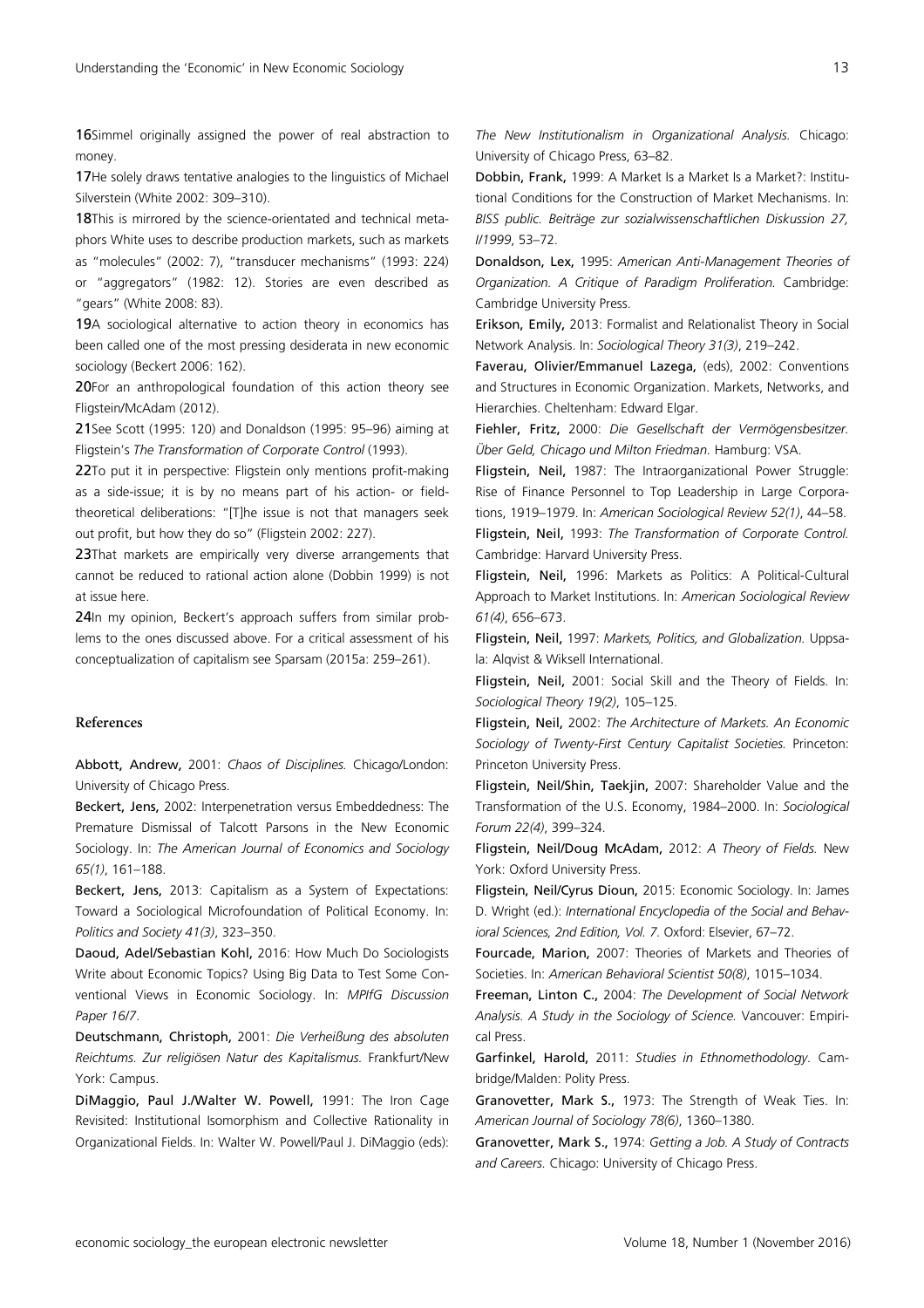Granovetter, Mark S., 1985: Economic Action and Social Structure: The Problem of Embeddedness. In: *American Journal of Sociology 91(3)*, 481–510.

Granovetter, Mark S., 1990: The Old and the New Economic Sociology. A History and Agenda. In: Roger Friedland (ed.): *Beyond the Marketplace. Rethinking Economy and Society.* New York: de Gruyter, 89–112.

Granovetter, Mark S., 1991: The Social Construction of Economic Institutions. In: Amitai Etzioni/Paul R. Lawrence (eds.): *Socioeconomics. Towards a New Synthesis.* Armonk: Sharpe, 75–81.

Granovetter, Mark S., 1992a: Economic Institutions as Social Constructions: A Framework for Analysis. In: *Acta Sociologica 35(1)*, 3-11.

Granovetter, Mark S., 1992b: Problems of Explanation in Economic Sociology. In: Nitin Nohria/Robert G. Eccles (eds.): *Networks and Organizations. Structure, Form, and Action.* Boston: Harvard Business School Press, 25–56.

Granovetter, Mark S., 1992c: The Sociological and Economic Approaches to Labor Market Analysis: A Social Structural View. In: Mark S. Granovetter/Richard Swedberg (eds): *The Sociology of Economic Life.* Boulder: Westview Press, 233–263.

Granovetter, Mark S., 1995: The Economic Sociology of Firms and Entrepreneurs. In: Alejandro Portes (ed.): *The Economic Sociology of Immigration. Essays on Networks, Ethnicity, and Entrepreneurship.* New York: Russel Sage Foundation, 128–165.

Granovetter, Mark S., 1999: Coase Encounters and Formal Models: Taking Gibbons Seriously. In: *Administrative Science Quarterly 4(1)*, 158–162.

Huffschmid, Jörg, 1992: Wettbewerb oder Wettbewerbsfähigkeit? Brisante Wandlung eines wirtschaftspolitischen Imperativs. In: Andreas Schikora/Angela Fielder/Eckhard Hein (eds): *Politische Ökonomie im Wandel. Festschrift für Klaus Peter Kisker.* Marburg: Metropolis, 97–110.

Knorr Cetina, Karin, 2004: Capturing Markets? A Review Essay on Harrison White on Producer Markets. In: Socio-Economic Review 2(1), 137–148.

Knox, Hannah/Mike Savage/Penny Harvey, 2006: Social Networks and the Study of Relations: Networks as Method, Metaphor and Form. In: *Economy and Society 35(1)*, 113–140.

Krippner, Greta, 2001: The Elusive Market. Embeddedness and the Paradigm of Economic Sociology. In: *Theory and Society 30(6)*, 775–810.

Maurer, Andrea/Gertraude Mikl-Horke, 2015: *Wirtschaftssoziologie.* Baden-Baden: Nomos.

Mützel, Sophie, 2009: Geschichten als Signale: Zur diskursiven Konstruktion von Märkten. In: Rainer Diaz-Bone/Gertraude Krell (eds): *Diskurs und Wirtschaft. Diskursanalytische Perspektiven auf Märkte und Organisationen*. Wiesbaden: VS, 225–244.

Robbins, Lionel, 1945: *An Essay on the Nature and Significance of Economic Science.* London: MacMillan.

Rojas, Fabio, 2006: Review Article: Sociological Imperialism and Three Theories of the Market. In: *Journal of Institutional Economics 2(3)*, 339–363.

Scott, Richard W., 1995: *Institutions and Organizations.* Thousand Oaks: Sage.

Sewell, William H., 2008: The Temporalities of Capitalism. In: *Socio-Economic Review 3*, 517–537.

Simmel, Georg, 2011: *The Philosophy of Money.* London: Routledge.

Sparsam, Jan, 2015a: *Wirtschaft in der New Economic Sociology. Eine Systematisierung und Kritik.* Wiesbaden: Springer VS.

Sparsam, Jan, 2015b: Die zwei Soziologien des Marktes. Konstitutionstheoretische Defizite der neueren Wirtschaftssoziologie. In: *Zeitschrift für Kritische Sozialtheorie und Philosophie 2(2)*, 255–285. Sparsam, Jan, 2015c: Ist die Marktsoziologie eine realistische Wissenschaft? Konzeptionelle Probleme der New Economic Sociology. In: Walter Otto Ötsch/Katrin Hirte/Stephan Pühringer/Lars Bräutigam (eds.), *Markt! Welcher Markt?* Marburg: Metropolis, 171–200.

Spence, A. Michael, 1973: Job Market Signaling. In: *The Quarterly Journal of Economics 87(3)*, 355–374.

Streeck, Wolfgang, 2011: E Pluribus Unum? Varieties and Commonalities of Capitalism. In: Mark S. Granovetter/Richard Swedberg (eds): *The Sociology of Economic Life.* Boulder: Westview Press, 419–455.

Swedberg, Richard, 2003: *Principles of Economic Sociology.* Princeton: Princeton University Press.

Swedberg, Richard/Granovetter, Mark S., 1992: Introduction. In: Mark S. Granovetter/Richard Swedberg (eds): *The Sociology of Economic Life.* Boulder: Westview Press, 1–26.

Weber, Max, 1978: *Economy and Society.* Berkeley: University of California Press.

White, Harrison C., 1981a: Where Do Markets Come from? In: *American Journal of Sociology 87(3)*, 517–547.

White, Harrison C., 1981b: Production Markets as Induced Role Structures. In: Samuel Leinhardt (ed.): *Sociological Methodology.* San Francisco: Jossey-Bass, 1–57.

White, Harrison C., 1982: Interfaces. In: *Connections 5(1)*, 11-20.

White, Harrison C., 1992: *Identity and Control. A Structural Theory of Social Action.* Princeton: Princeton University Press.

White, Harrison C., 1993: Markets, Networks and Control. In: Siegwart M. Lindenberg/Hein Schreuder (eds.): *Interdisciplinary Perspectives on Organization Studies.* Oxford: Pergamon Press, 223–239.

White, Harrison C., 2002: *Markets from Networks. Socioeconomic Models of Production.* Princeton: Princeton University Press. White, Harrison C., 2008: *Identity and Control. How Social Formations Emerge.* Princeton: Princeton University Press.

White, Harrison C./Eccles, Robert, 1987: Producer's Markets. In: John Eatwell/Murray Miligate/Peter Newman (eds.): *The New*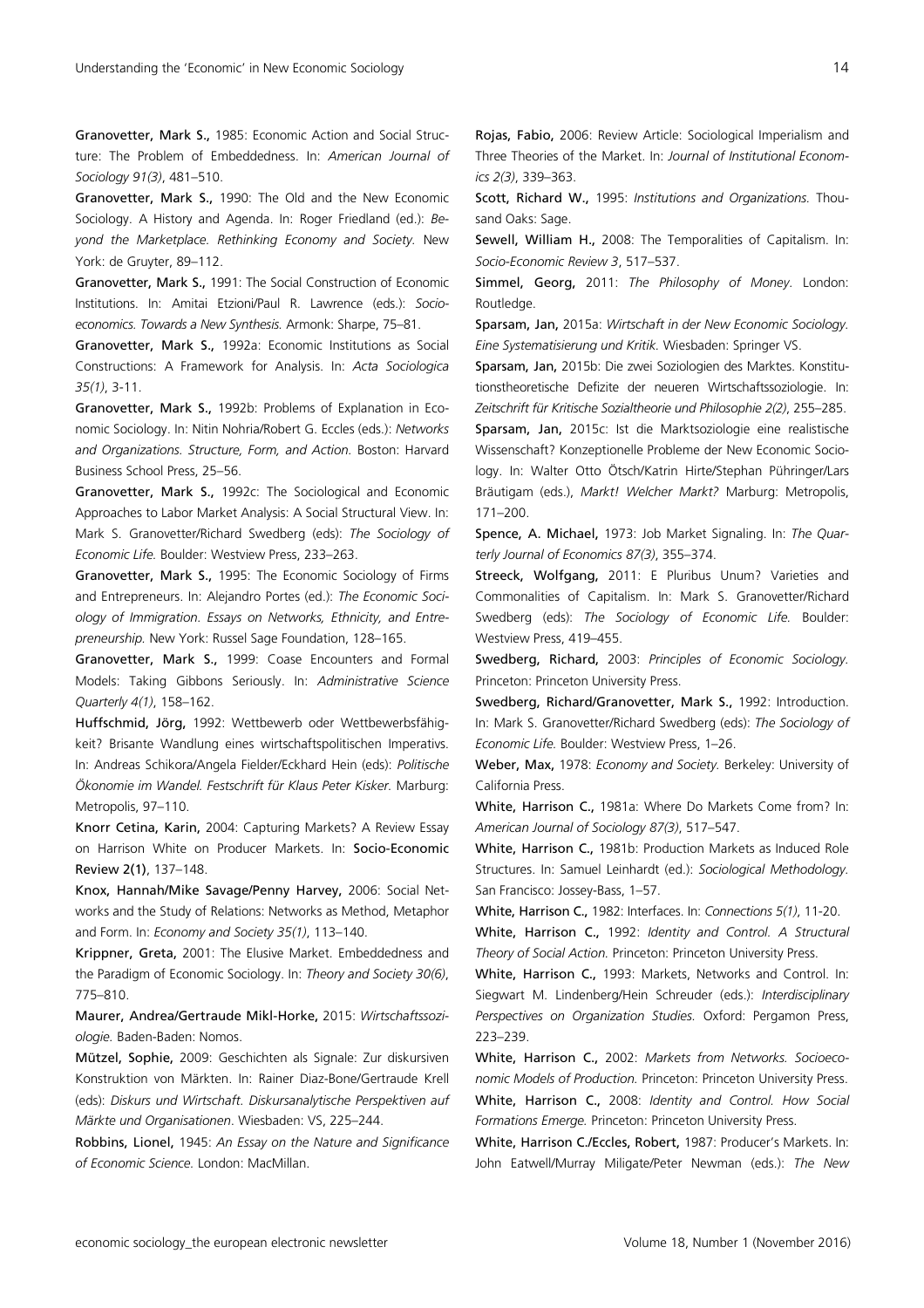*Palgrave Dictionary of Economic Theory and Doctrine.* London: MacMillan, 984–986.

White, Harrison C./Godart, Frédéric, 2007: Stories from Identity and Control. In: *Sociologica 3*, 1–17.

Zelizer, Viviana A., 1995: *The Social Meaning of Money. Pin Money, Paychecks, Poor Relief, and Other Currencies.* Princeton: Princeton University Press.

Zukin, Sharon/DiMaggio, Paul, 1993: Introduction. In: Sharon Zukin/Paul DiMaggio (eds.): *Structures of Capital. The Social Organization of the Economy.* Cambridge: Cambridge University Press, 1–36.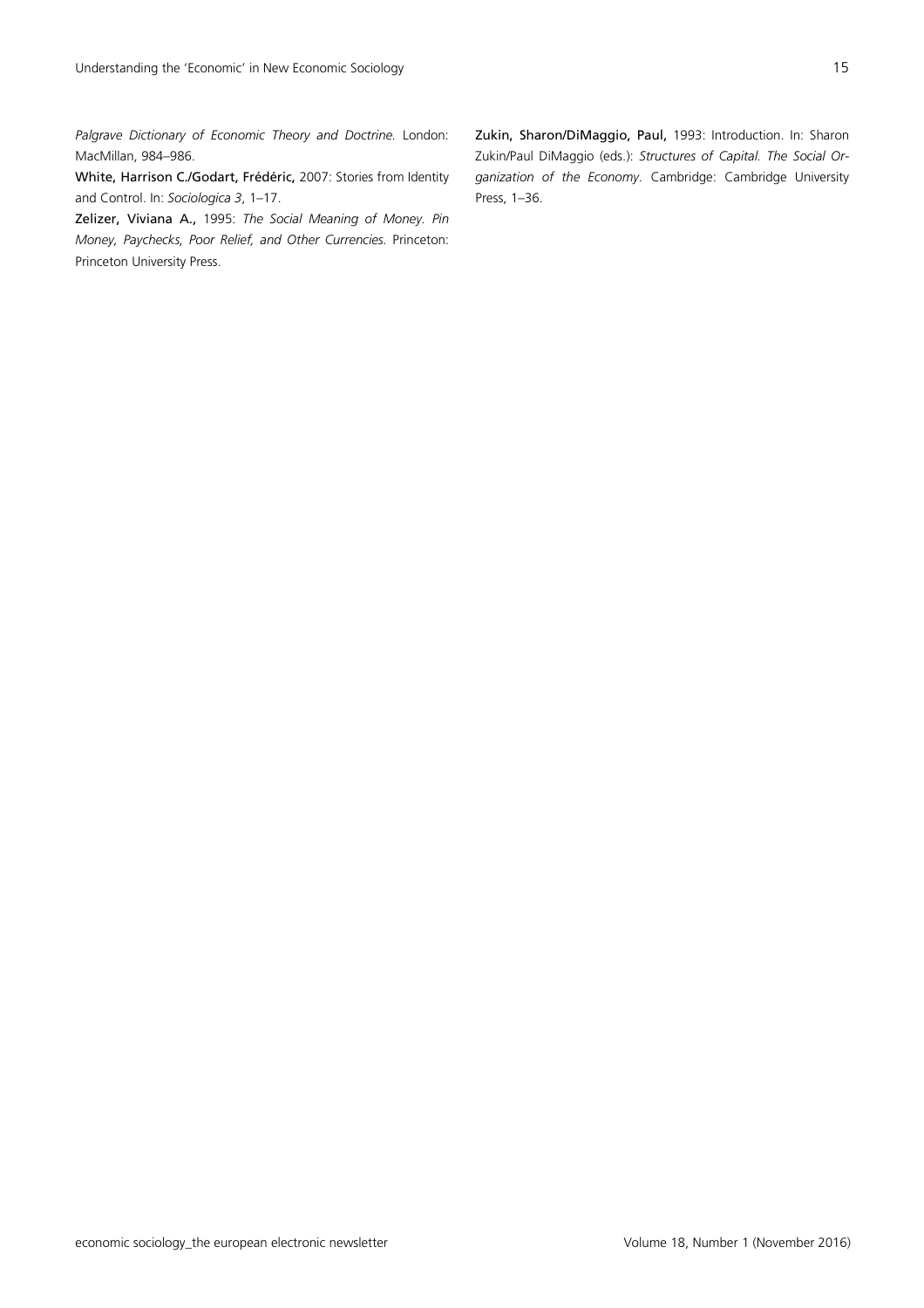## **Appendix**





*Source:* Author's chart, translated from Sparsam (2015c: 191)